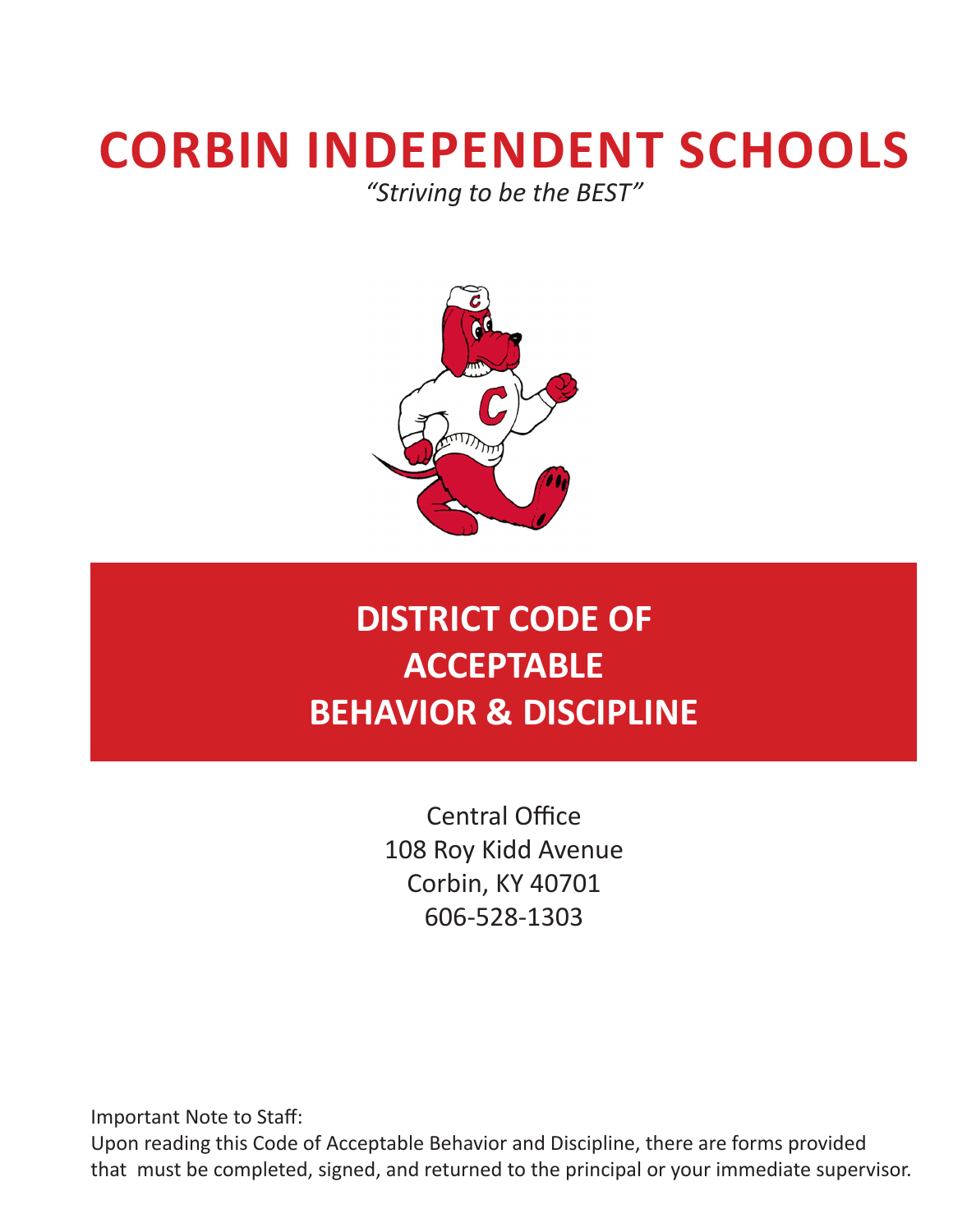#### **INTRODUCTION**

The purpose of this Code of Acceptable Behavior and Discipline (the "Code") is to insure that every school, staff member and all our parents and students are aware of the Corbin Board of Education's expectations and the behavior standards for students, parents and staff. These expectations and standards are purposed to provide a safe learning environment in order for our students to reach their highest potential.

This Code applies to all students and staff in the Corbin Independent School System (the "District") while at school, on their way to and from school, while on the bus or other District vehicle, while they are participating in school-sponsored trips and activities, and while they are on property owned or managed by the District. It also applies to all individuals who are on property owned or managed by the District.

In accordance with KRS 158.148 and District Policy 09.42, the Superintendent/Designee is responsible for its implementation and application throughout the District. The Principal is responsible for administration and implementation of this Code within his/her school in a uniform and fair manner without partiality or discrimination. The school council in each school must adopt policy to select and implement appropriate rules, discipline and classroom management techniques to carry out this Code. Such policy shall be found in the school code of acceptable behavior and discipline, also known as the school handbook, the school code of conduct or (at the high school) the Corbin High School Personal Planner "True Colors." These school codes also contain school-specific required conduct, policies, procedures, rules and standards that must be followed for each school in addition to those found in this Code.

This Code has been adopted by the District's Board of Education and shall be posted on the District website and at each school. It shall also be referenced in all school handbooks. All school employees shall be provided, via electronic means or otherwise, a copy of the Code and required to sign a form confirming the employee has received, read and understood the Code. Parents, legal guardians, or other persons exercising custodial control or supervision shall be notified about the Code and provided access to the Code on the District Website, or a hard copy provided if requested.

The District's Policies and Procedures, which are more detailed than this Code, can be found on-line at the District's website at www.corbinschools.org. This Code is provided in compliance with KRS 158.148, 704 KAR 007:050, and District policy 09.438.

## **DISTRICT MISSION STATEMENT AND BOARD GOALS**

"Striving to be the BEST" is the mission statement of the District's Board of Education (the "Board"). This Code and our District's policies and procedures are intended to help our staff and students to be the BEST they can be. The Board's goals are as follows:

- -All students and staff will be challenged to reach their highest potential.
- -All students will be equipped with the skills for success beyond high school.
- -All students, teachers and staff will use technology to enhance learning.
- -All students and staff will work to enhance partnerships among parents, community and business.
- -All students and staff will have safe, inviting, clean and drug-free schools.
- -All students and staff will embrace diversity and treat others with respect.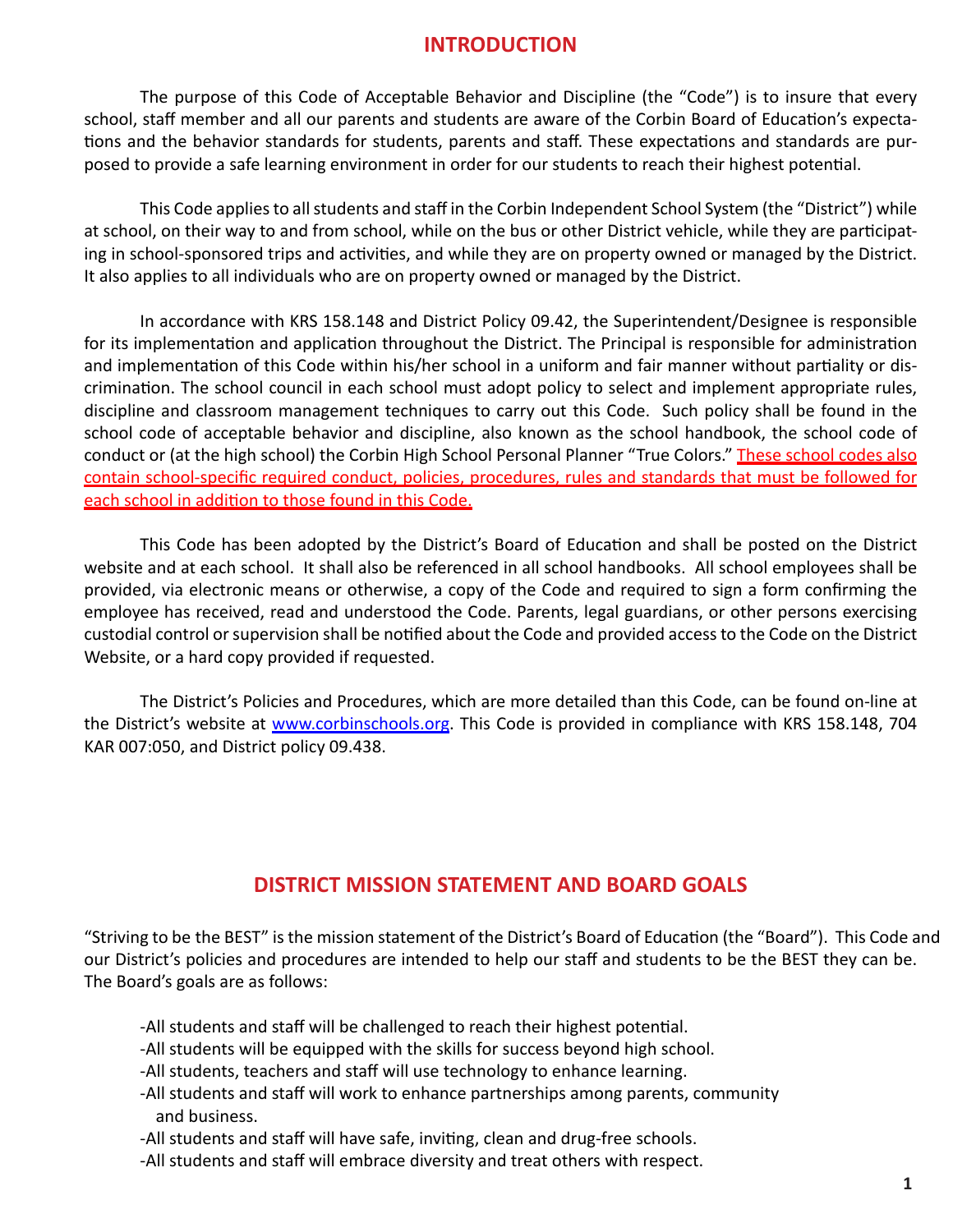## **WHO'S IN CHARGE**

The Teacher is in charge of the classroom, and the District Employee, Coach or Sponsor is in charge of activities outside of the classroom. The Principal is in charge of the employees (teachers, coach and all staff) and the management of their schools.

The Superintendent is in charge of the Principals, Central Office Staff and responsible for the overall management of the District. He is the executive officer of the District and the professional advisor to the Board. The Superintendent sees that the laws relating to the schools, the administrative regulations of the Kentucky Board of Education, and the policies of the Board are carried into effect. Subject to control of the Board, he has general supervision of the general conduct of the schools, the management of business affairs and, in accordance with state law, the course of instruction, and the discipline of pupils. He makes all appointments, promotions, and transfers of principals, supervisors, teachers, and other public school employees, and at the next Board meeting notifies the Board of all personnel actions taken. He is responsible to the Board for the general condition of the schools.

The Board is in charge of the Superintendent, the District's financial budget, the goals of the District, and the policies and procedures for the District. It has general control and management of the District, including management of all school funds and school property. It also creates and abolishes positions, establishes job classifications, and fixes the compensation for employees.

## **KEEPING STUDENTS SAFE**

The District has broad policies and procedures to keep our students safe. These policies apply to everyone (students, staff, parents, visitors) on property owned or managed by the District as well as on all trips and activities sponsored or related in any manner with the District. District policy and procedure should be referenced for further detail.

All employees are expected to use sound judgment in the performance of their duties and to take

reasonable measures to protect the health, safety, and well-being of others, as well as District property.

Weapons are prohibited (Policy 05.48)

Weapons are prohibited unless specifically excepted by District Policy 05.48. Violations by staff shall constitute reason for disciplinary action, including possible termination. Violations by students shall require that the Principal report to the Superintendent, and may result in expulsion from the District under Policy 09.435 as well as reporting to law enforcement. Violations by visitors shall be reported to a law enforcement agency. Prohibited items may be seized by school officials. Policy 09.436.

Tobacco, drugs, alcohol and mood altering substances are prohibited (Policies 03.1327, 06.221, 09.423, 09.4232, and 10.5)

Tobacco, drugs, look-alike drugs, synthetic compounds/substances, controlled substances, alcohol and mood-altering substances are prohibited by staff, students, parents and visitors unless specifically excepted by District Policy (e.g., prescribed medication). No student or staff member shall purchase, possess, attempt to possess, use, or be under the influence of any of the above listed substances, or be in possession of drug paraphernalia on school property or at school sponsored or sanctioned activities. Activities include, but are not limited to, sporting events, dances, competitions, conferences, conventions, club sponsored activities, or bus trips. Violations by staff shall constitute reason for disciplinary action, including possible termination. Violations by students may result in suspension from school, extracurricular activities or expulsion and may result in reporting to law enforcement. Violations by visitors may result in confiscation and reporting to a law enforcement agency.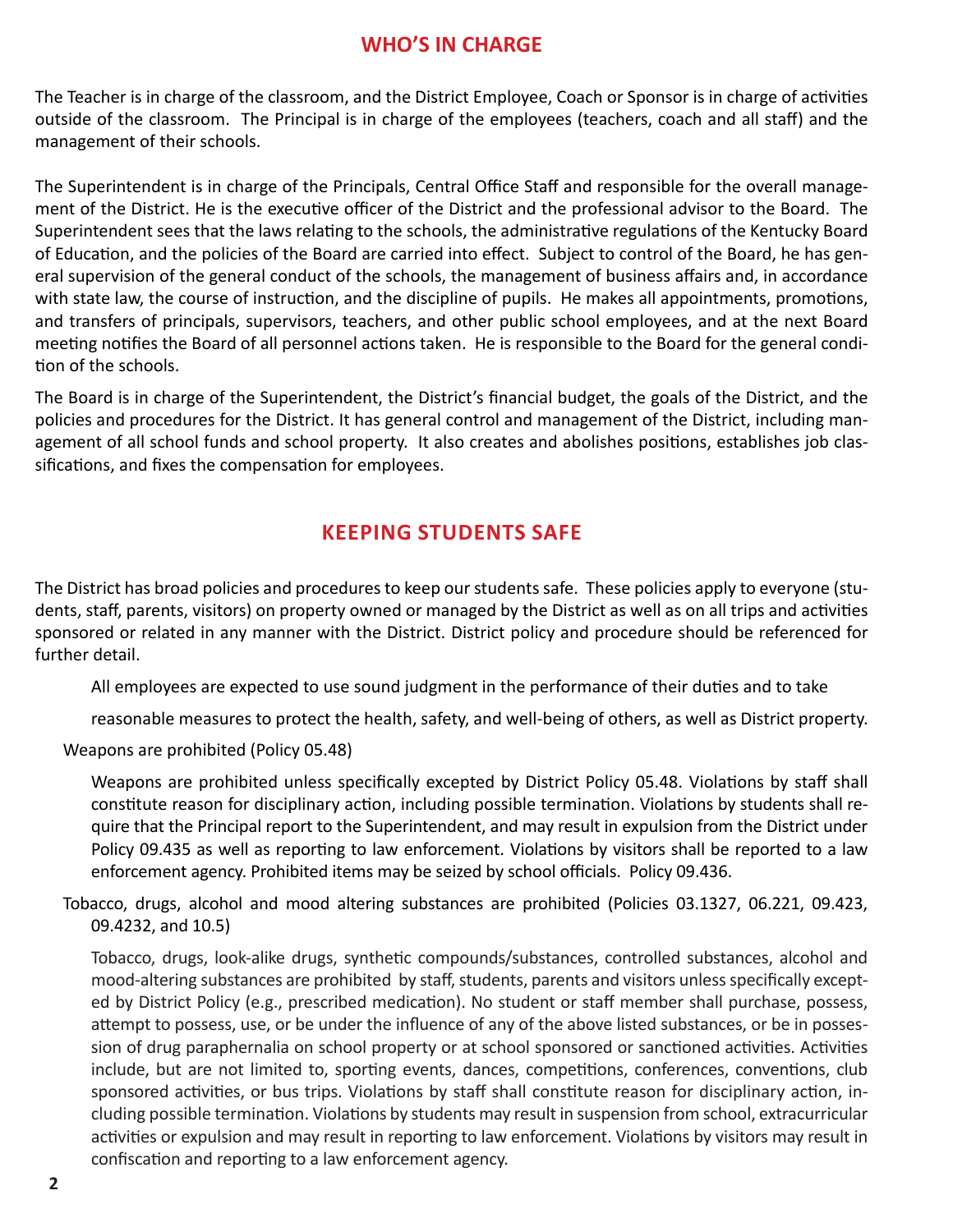Civility is required; Bullying, hazing and abusive language are prohibited (Policy 09.422, 03.1325, and 10.21)

-In certain cases, employees must do the following:

- 1. Report bullying and hazing to appropriate law enforcement authorities as required by policy 09.221; and
- 2. Investigate and complete documentation as required by policy 09.42811 covering federally protected areas.

-Staff, students and visitors are required to speak and behave in a civil manner toward everyone.

-The use of lewd, profane or vulgar language, including cursing and obscenities, is prohibited.

-When dealing with students, employees (including, but not limited to, administrators, teachers and coaches) shall not engage in language or behavior that is profane or intimidating, nor engage in language or actions that are humiliating or degrading.

-Staff, students and visitors shall not engage in behavior such as hazing, bullying, menacing, taunting, verbal or physical abuse of others, or other threatening behavior.

-This policy includes, but is not limited to, the use of electronic or online methods.

-Students who believe they have been a victim of bullying or who have observed others being bullied shall, as soon as reasonably practicable, report it to a school staff member who shall report it to the school Principal. The Principal shall investigate alleged incidents of such misbehavior and shall take appropriate action to discipline the violator, protect the victim, and ensure such inappropriate behavior does not reoccur.

-Violations of this policy shall result in appropriate disciplinary action. Such disciplinary action for school employees may include termination of contract.

D) Supervision of Students (Policy 09.221):

-Students shall be under the supervision of a District employee with the authority to provide student supervision.

-Each teacher and administrator shall hold pupils strictly accountable for their conduct on school premises, on the way to and from school, and on school-sponsored trips and activities.

-A certified or classified staff member must accompany students on all school-sponsored or school-endorsed trips. A non-faculty coach or a non-faculty assistant may accompany students on athletic trips as provided in statute. All persons designated to accompany students shall be at least twenty-one (21) years old.

E) Student Motor Vehicle Use (Policy 09.223)

-With parental request and under conditions prescribed by the school Principal, high school pupils may be permitted to drive motor vehicles onto the school grounds. Vehicles shall be parked in designated areas on the school campus and are not to be visited or moved during the school day unless permission is given by the Principal/designee.

-Driving on the school grounds is a privilege that is revocable if policies are violated.

F) Emergency Medical Treatment (Policy 09.224)

-First aid shall be provided all pupils in case of an accident or sudden illness until the services of a health care professional become available.

-Each Principal shall develop a procedure for handling medical emergencies.

-When an emergency arises and the student's parent/guardian or designee cannot be reached in a timely manner, the school will take action necessary to maintain the student's health, such as calling emergency medical personnel or taking the student to a health care facility. In such instances, school personnel shall notify health professionals of any medication that they are aware the student is taking.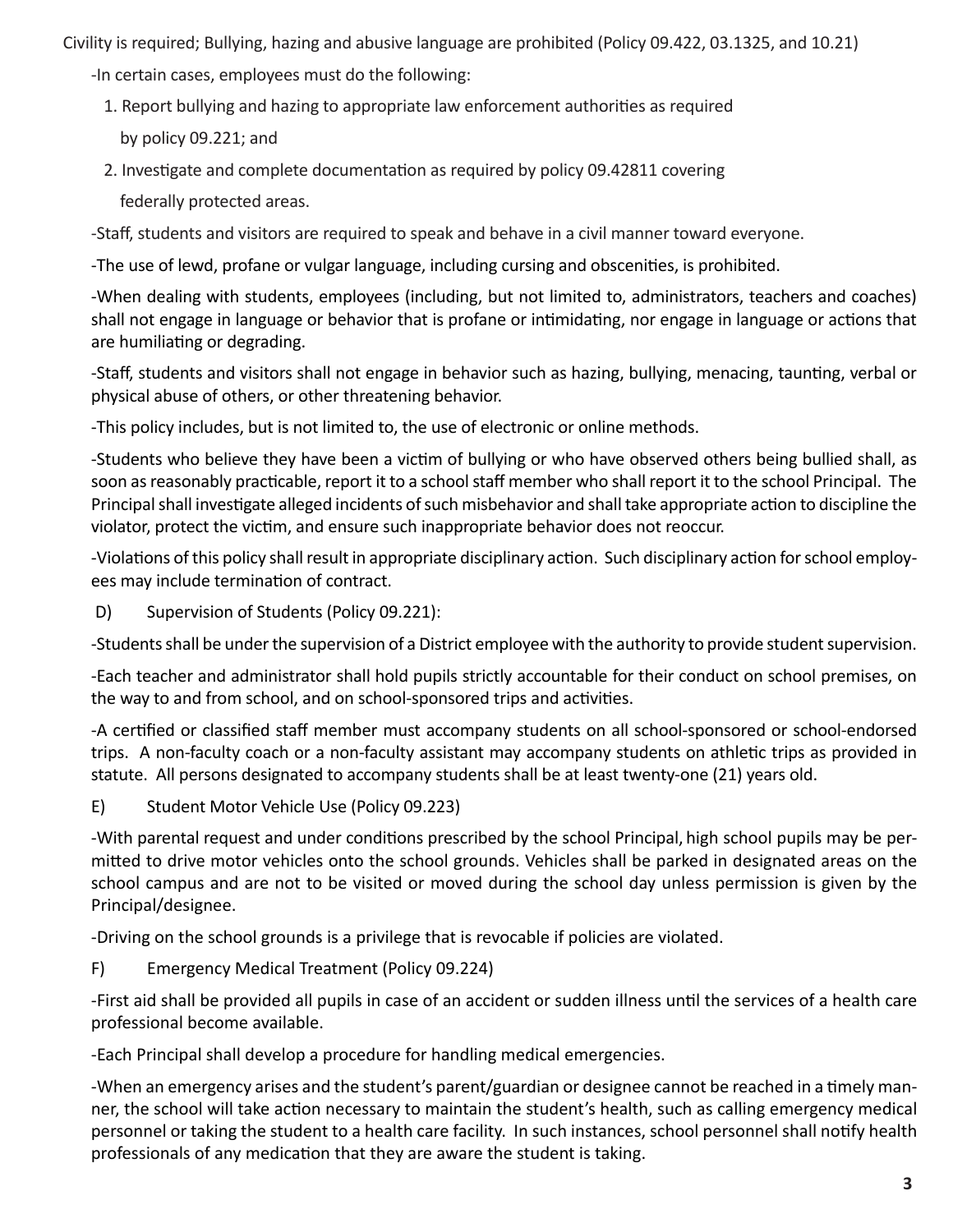#### G) Athletics Safety (Policy 09.311)

-The Superintendent/designee shall oversee athletic practices and events to insure that the safety of the student shall be the first consideration.

-All athletic practices and events shall be under the direct supervision of a qualified employee of the Board.

-All persons employed by the District as a coach for any high school athletic activity or sport shall meet statutory training requirements. Training shall include how to recognize the symptoms of a concussion and how to seek proper medical treatment for a person suspected of having a concussion. In addition, at least one (1) person who has completed the required course shall be present at every interscholastic athletic practice and competition. Coaches at middle and elementary levels may be required to receive special training.

-Prior to assuming their duties, non-faculty coaches/coaching assistants shall successfully complete training provided by the District, which shall include, but not be limited to, the following: (1) Information on the physical and emotional development of students of the age with whom the non-faculty coach and non-faculty assistant will be working; (2) The District's and school's discipline policies; (3) Procedures for dealing with discipline problems; and (4) Safety and first aid training.

-Each student seeking eligibility to participate in any high school athletic activity or sport must pass an annual medical examination performed and signed by a medical practitioner as required by law.

#### H) Bus Safety (Policy 6.22, 6.34, 9.226; Procedure 6.334AP.1, 6.2AP.12)

-Bus drivers are required to conduct a walkthrough of their bus at the end of each run to ensure that no student is left on the bus. Failure to do so will result in disciplinary action. Policy 6.22

-Bus drivers' first responsibility shall be the safe transportation of their passengers. Students are required to behave in an appropriate, safe manner on the bus. The driver shall ensure that no students are behaving in a threatening or violent manner or in such a way to endanger the safety of other students on the bus. If the driver encounters such conduct, the driver shall stop the bus and contact the transportation director or Superintendent's designee to send someone to pick up the student, or if behavior warrants, the driver shall call law enforcement. If calls for assistance are unsuccessful, the driver, as a last resort to protect the bus passengers, may order the offending student from the bus if the student is in the sixth (6<sup>th</sup>) grade or above. At the first reasonable opportunity, the driver shall notify the Principal of the student's school or the Superintendent and the student's parent or legal guardian. Policy 6.34

-The Principal is authorized to withhold bus-riding privileges up to a maximum of ten (10) school days per occurrence in the case of habitual or serious conduct violations. The Principal shall notify the parents when bus-riding privileges have been withheld. The Superintendent or the Superintendent's designee may withhold bus-riding privileges up to the remainder of the school year. Policy 6.34, Procedure 06.334AP.1

-Bus drivers shall not use cellular telephones of any type while driving and shall not use any communication device to text or email unless the vehicle is parked or unless expressly excepted by Policy such as for dispatch purposes. Procedure 06.2AP.12

-Students shall wait at their assigned bus stops off the roadway until the bus has completely stopped, and the driver has opened the door and signaled them to enter the bus. Students shall not cross the roadway until signaled to do so by the bus driver. Crossing shall be made in front of the bus and at least ten (10) feet from the bus, so that the students may be seen by the bus driver. Policy 09.226

-Students shall proceed directly to a seat upon entering the bus, and shall remain seated until the bus comes to a complete stop. Students shall not extend arms, legs or heads out the bus window. Policy 09.226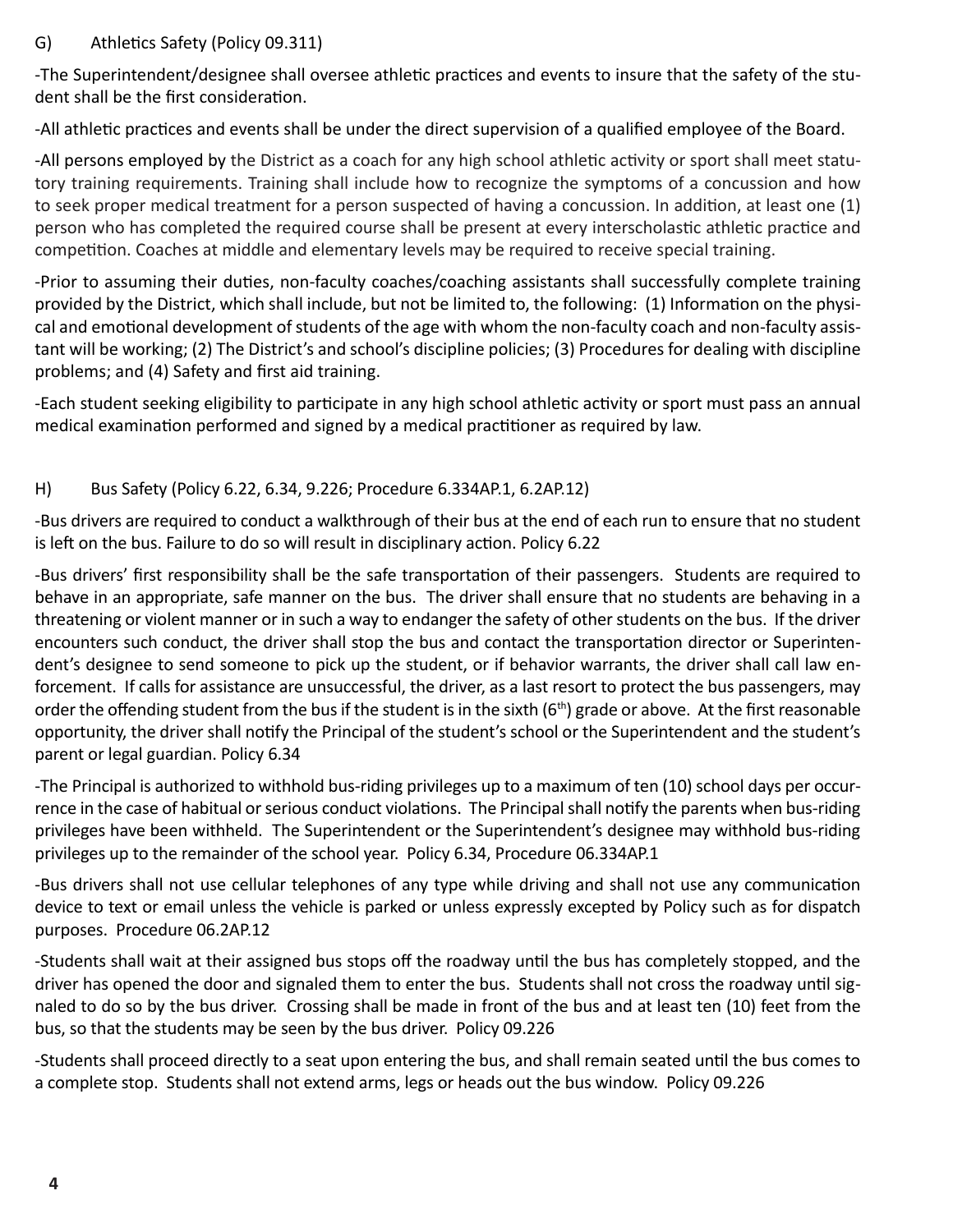#### I) VISITORS TO THE DISTRICT (Policy 10.21, 10.5, 10.5AP.1)

-The Board invites parental and community member involvement. The Board encourages parents, professional educators, and others who have legitimate educational interests pertaining to the District's public school program to visit the schools. Persons coming onto District property shall be under the jurisdiction of the site administrator or designee.

-All visitors must report immediately to the Principal's office upon entering the school and identify themselves, as well as declare their purposes for visiting.

-District employees shall be courteous and helpful in interacting and responding to parents, visitors and members of the public. Employees who fail to observe these standards in their own behavior shall be subject to appropriate disciplinary measures, up to and including dismissal.

-Individuals who come onto District property or contact employees on school or District business are expected to behave accordingly. All visitors must conduct themselves so as to not to interfere with the daily operation of the school program.

-Parents, guardians, grandparents, or other immediate family members as approved by the Principal/designee may request to have lunch with their child/grandchild. Other community members interested in having lunch at the school must obtain special approval from the principal/designee. Otherwise, except for authorized District personnel, each school shall observe a closed campus at lunch.

-Requests for classroom observation by parents, educators, or other local citizens with legitimate educational interests pertaining to the District's public school program shall be made to the Principal with reasonable notification. The Principal may grant the request if: (1) the teacher involved is notified in advance of the arrangement; (2) the number in the group is small enough to be accommodated in the classroom without interfering with the class; and (3) the frequency of the visits does not interfere with the scheduled instructional program in the classroom.

## J) Electronic Media and Technology in the District:

PERMITTED & ENCOURAGED:

 -All students and teachers will have the opportunity to access the latest and most innovative resources available in their learning and teaching environments in order to enhance the learning experience and provide our students with 21st century skills. These opportunities will provide students the freedom to express their understanding of the curriculum at a higher level and become leaders in the classroom and community.

-To access and use electronic media and technology in the District all students and teachers must use such resources appropriately, complying with the District's and School's Policies and Procedures for access and usage.

#### GENERAL STANDARDS FOR USERS

-Standards for users shall be included in the District's handbooks or other documents, which shall include specific guidelines for student, staff, and community member access to and use of electronic resources.

-Access is a privilege—not a right. Users are responsible for good behavior on school computer networks. Independent access to network service is given to individuals who agree to act in a responsible manner. Users are required to comply with District standards and to honor the access/usage agreements they have signed. Beyond clarification of user standards, the District is not responsible for restricting, monitoring, or controlling the communications of individuals utilizing the network independently.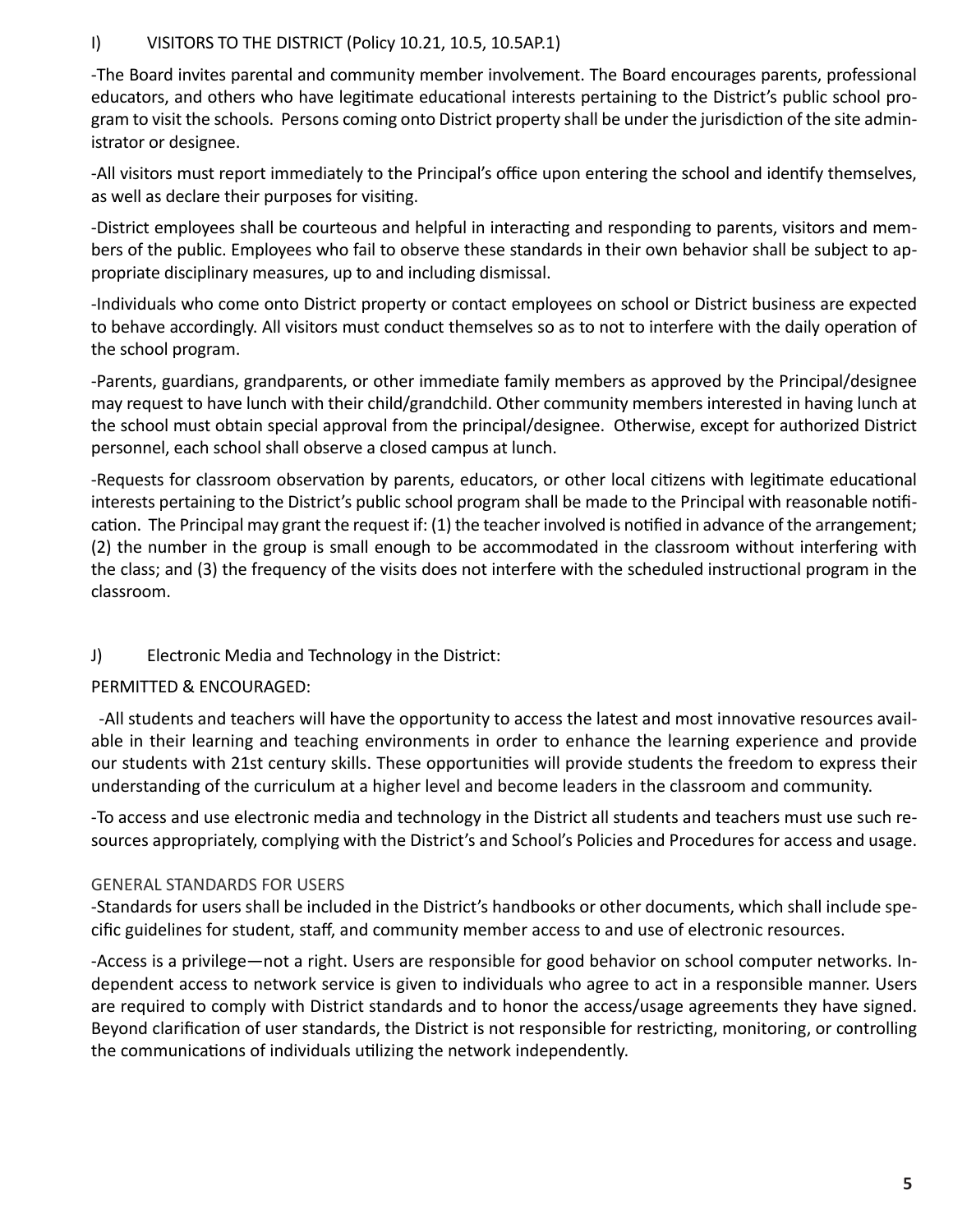#### EMPLOYEE USE

-Employees are encouraged to use electronic mail and other District technology resources to promote student learning and communication with the home and education-related entities. If those resources are used, they shall be used for purposes directly related to work-related activities.

-Technology-based materials, activities and communication tools shall be appropriate for and within the range of the knowledge, understanding, age and maturity of students with whom they are used.

-All employees shall be subject to disciplinary action if their conduct relating to use of technology or online resources violates this policy or other applicable policy, statutory or regulatory provisions governing employee conduct.

#### STUDENT USE:

-Students shall be provided instruction about appropriate online behavior, including interacting with other individuals on social networking sites and in chat rooms and cyber-bullying awareness and response.

-Internet safety measures shall be implemented in the District.

-While on school property or while attending school-sponsored or school-related activities, whether on or off school property, students shall be permitted to possess and use personal telecommunications devices as defined by law, and other related electronic devices, provided they observe the following conditions:

Devices shall not be used in a manner that disrupts the educational process, including, but not limited to, use that:

Poses a threat to academic integrity, such as cheating,

Violates confidentiality or privacy rights of another individual,

Is profane, indecent, or obscene,

Constitutes or promotes illegal activity or activity in violation of school rules,

- Constitutes or promotes sending, sharing, or possessing sexually explicit messages, photographs, or images using any electronic device,
- Constitutes hazing, bullying, menacing, taunting, abuse of others, threatening behavior, or behavior that is humiliating or degrading to others.
- These restrictions shall not be interpreted to prohibit material protected under the state or federal constitutions where such material does not otherwise materially or substantially disrupt the education process or intrude upon the rights of others.
- When students violate prohibitions of this policy, they shall be subject to disciplinary action, including losing the privilege of bringing the device onto school property and being reported to their parent/guardian. A violation also may result in a report being made to law enforcement. In addition, an administrator may confiscate the device, which shall be returned only to the student's parent/guardian.
- Students are responsible for keeping up with devices they bring to school. The District shall not be responsible for loss, theft, or destruction of personally owned devices brought onto school property/facilities.
- The District shall not be responsible for any fees, charges or expenses incurred in the utilization of any personally owned devices.
- Students shall comply with any additional rules developed by the school concerning appropriate use of telecommunication or other electronic devices.
- Students shall not utilize a telecommunication or similar electronic device in a manner that would violate any of the District's or School's policies and procedures, including this Code.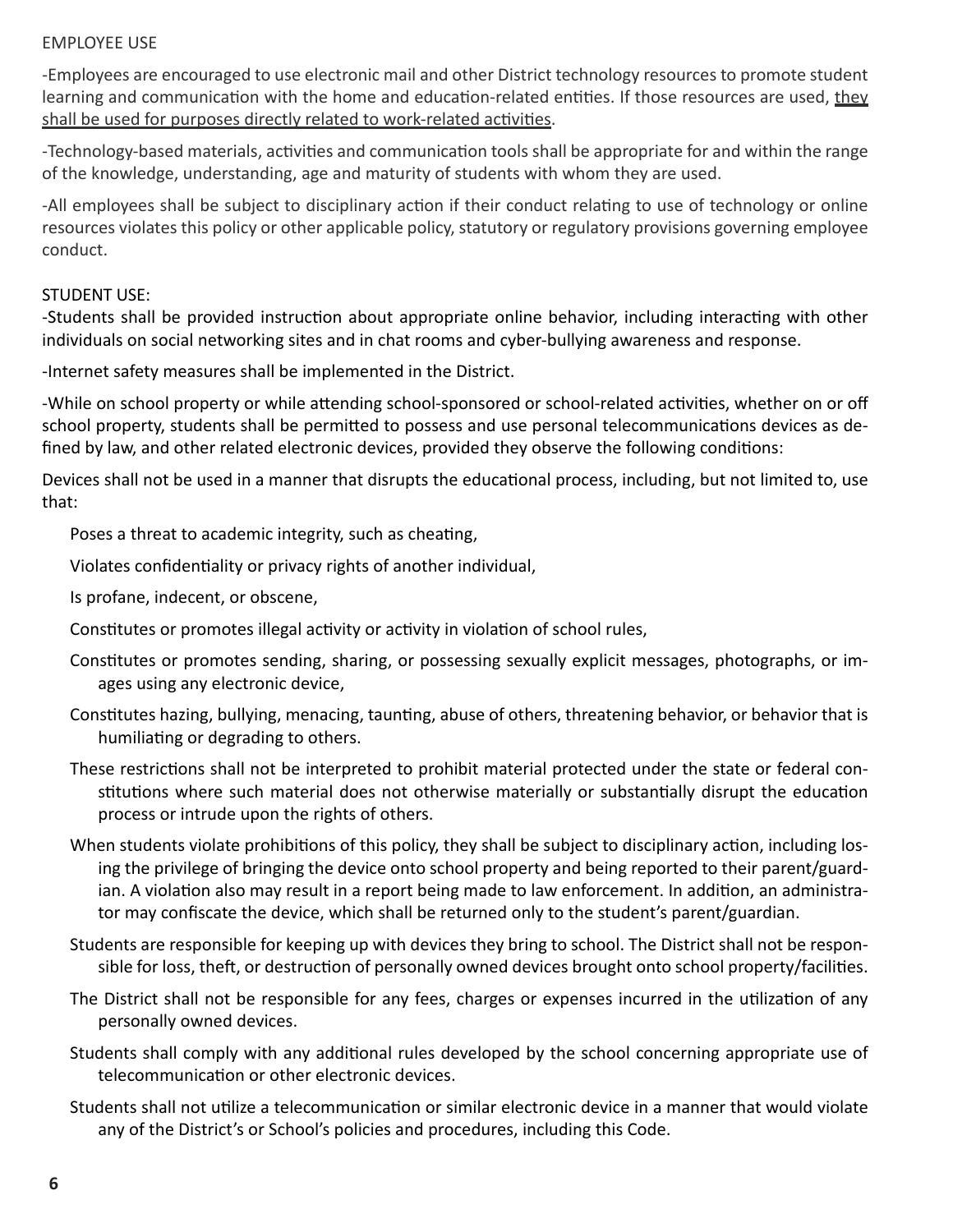#### COMMUNITY USE:

-On recommendation of the Superintendent/designee, the Board shall determine when and which computer equipment, software, and information access systems will be available to the community. Upon request to the Principal/designee, community members may have access to the Internet and other electronic information sources and programs available through the District's technology system, provided they attend any required training and abide by the rules of usage for staff personnel.

#### AUDIT OF USE:

-The Superintendent/designee shall establish a process to determine whether the District's education technology is being used for purposes prohibited by law or for accessing sexually explicit materials. The process shall include, but not be limited to: 1. Utilizing technology that meets requirements of Kentucky Administrative Regulations and that blocks or filters internet access for both minors and adults to certain visual depictions that are obscene, child pornography, or, with respect to computers with Internet access by minors, harmful to minors; 2. Maintaining and securing a usage log; and 3. Monitoring online activities of minors.

#### MISUSE AND DAMAGES:

-Individuals who refuse to sign required acceptable use documents [AUP 8.2323] or who violate District rules governing the use of District technology shall be subject to loss or restriction of the privilege of using equipment, software, information access systems, or other computing and telecommunications technologies.

-Employees and students shall be subject to disciplinary action, up to and including termination (employees) and expulsion (students) for violating this policy and acceptable use rules and regulations established by the school or District.

-Students or staff members who exhibit behaviors that are not permitted (08.2323 AP .1 – 102: Guiding Principles) shall be subject to disciplinary action, up to and including expulsion and termination, as appropriate.

 -Any breach of this Code or the District Policies and Procedures, including but not limited to, Acceptable Use Policy and Administrative Procedures (08.2323 AP .1), by any user will result in the immediate suspension of network access and other appropriate disciplinary action. The length of time of this penalty is to be determined by building and/or district administrators.

-Employees of Corbin Independent Schools will be subject to district personnel policies. The Director of Technology/Chief Information Officer or a system administrator will inform the district/building administrator(s) of the violation and account suspension. They will also provide any necessary documentation. The district/building administrator will inform the user of the suspected breach and give the user an opportunity to present an explanation. Any additional consequences beyond account suspension will be decided upon by the district/ building administrator.

## **KEEPING STUDENTS HEALTHY**

#### A) Student Welfare and Wellness (Policy 09.2):

--The District School Nutrition Program shall provide modified menus or food preparation for students as required by their individual education plan (IEP), Section 504 plan, or health plan.

- All Corbin Independent School buildings are designated as nut-product free facilities. Nut products are prohibited on all school grounds.

-All students will have opportunities, support and encouragement to be physically active on a regular basis as provided by school council policy.

-All foods and beverages sold or served at school will meet the nutrition requirements of the U.S. Dietary Guidelines for Americans.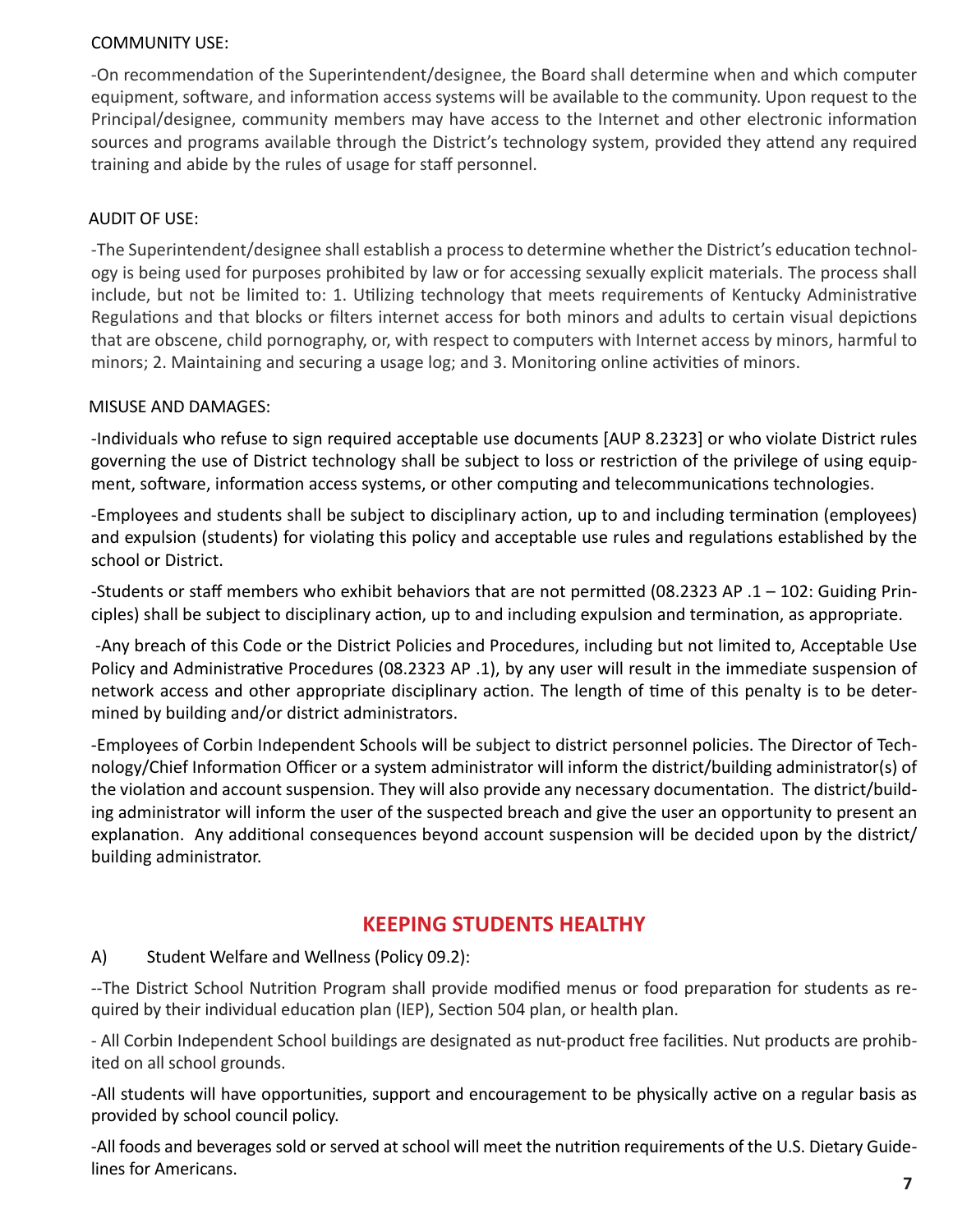-Schools will provide and promote nutrition education and physical education to foster lifelong habits of healthy eating and physical activity and will establish linkages between health education, school meal programs and related community services.

B) Student Health and Safety (Policy 09.22):

-Only licensed medical professionals or school employees who have been appropriately trained and authorized to do so shall provide health services to students. Employees to whom health service responsibilities have been delegated must be approved in writing by the delegating physician or nurse.

-By September 1 of each school year, administrators shall provide suicide prevention awareness information to students in middle school grades and above, as provided by the Cabinet for Health and Family Services or a commercially developed suicide prevention training program.

#### **STUDENT ATTENDANCE**

#### Policy 09.122, 09.123, 09.1231

-Students must by physically present in school to be counted in attendance unless specifically excepted by District or School Policy.

-Students are required to attend regularly and punctually the school in which they are enrolled. Absences and tardies shall be recorded in compliance with state regulations.

-Absences will only be excused based on District or School Policy.

-Students shall be granted, pursuant to Policy 09.123, an excused absence for up to ten (10) school days to pursue an educational enhancement opportunity determined by the Principal to be of significant educational value. Unless the Principal determines that extenuating circumstances exist, requests for date(s) falling within the State or District testing periods shall not be granted. The Principal's determination may be appealed to the Superintendent/designee then to the Board.

-Students receiving an excused absence shall have the opportunity to make up school work missed and shall not have their class grades adversely affected for lack of class attendance or class participation due to the excused absence.

-Work may be made up for unexcused absences at the discretion of the teacher involved.

-At any time students are dismissed from school, they shall be released according to the written instructions provided by the parent/guardian at the time the student registers/enrolls for the school year. Any deviation from the authorized release process must be approved by the Principal/designee prior to the student departing in another manner.

## **STUDENT ACTIVITIES AND TRIPS**

#### To be Encouraged

-Student activities of an educational nature shall be encouraged and maintained, based upon the needs and interests of pupils.

-In schools operating under SBDM, the council shall determine selection of extracurricular activities, as well as academic qualifications, attendance requirements, evaluation procedures, and supervision for these programs.

-The Board encourages all schools to provide field trip opportunities, especially educational field trips, available equally to all students.

-No student may be excluded from participating in a field trip due to the following: inability to pay, a need for health services or a documental disability.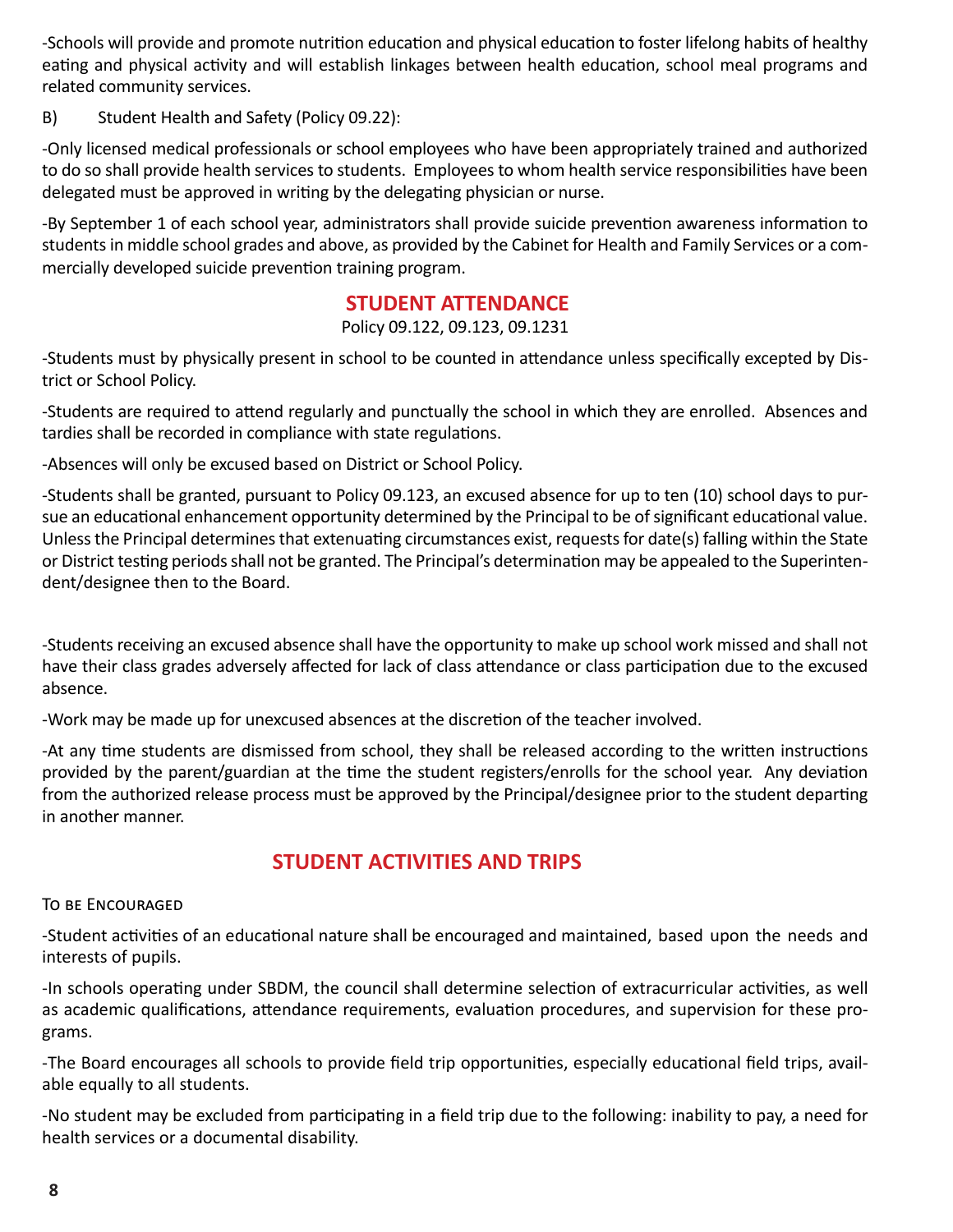#### **CONTROL**

-All schoolsponsored student activities shall be under the direction of the Principal and faculty of the school, except that a nonfaculty coach or nonfaculty assistant may accompany students on athletic trips as provided in statute.

-The Principal may suspend a student's eligibility to participate in extracurricular and co-curricular activities, pending investigation of any allegation that the student has violated either the District behavior standards or the school council's criteria for participation.

-All field trips must be approved and conducted in accordance with District Policy.

-Students must have parental/guardian approval in writing before participating in field trips.

-Students are counted as present in school and counted as instructional time for educational field trips during the school day. Students participating in non-educational or athletic events during the school day will not be counted as instructional time, but their absences from school will be excused absences.

-A field trip is an extension of Corbin Schools and the actions by students and chaperones are to exhibit and display examples of outstanding conduct and REDHOUND pride.

## **PROPERTY DAMAGE**

(Policy 09.421)

-Students shall be responsible for damage to school property and personal property of others, and may be appropriately disciplined including possible report to law enforcement.

-Students who steal or willfully or wantonly destroy, deface or damage property shall be subject to suspension or expulsion from school.

-Parents shall be liable for property damage caused by their minor children.

## **DISCIPLINE AND DUE PROCESS**

(Policy 09.43, 09.431)

General Guidelines

-Student disciplinary measures should not be administered in a manner that is humiliating, degrading or unduly severe or in a manner that would cause the pupil to lose status before his/her peer group. Teachers should guard against making remarks to other pupils concerning a student's shortcomings.

-Serious disciplinary problems shall be promptly reported to the Principal and to the parent(s) of the student.

-Each school council shall select and implement discipline and classroom management techniques for the school. The council's discipline policies shall provide for involvement of parents in disciplinary situations involving their children.

-In non-SBDM schools, the Principal shall make these decisions in compliance with Board policy.

-Discipline for children and youth with disabilities shall observe, and be in conformity with, federal and state procedures and guidelines, including those procedures mandated for due process.

-Before being punished at the school level with suspension for violation of school regulations, a pupil shall have the right of the following due process procedures:

- 1. Oral or written notice of the charge(s);
- 2. If the charge(s) is/are denied, the pupil shall be given an explanation of the evidence against him;
- 3. The pupil shall be given an opportunity to present his own version of the facts concerning the charge(s).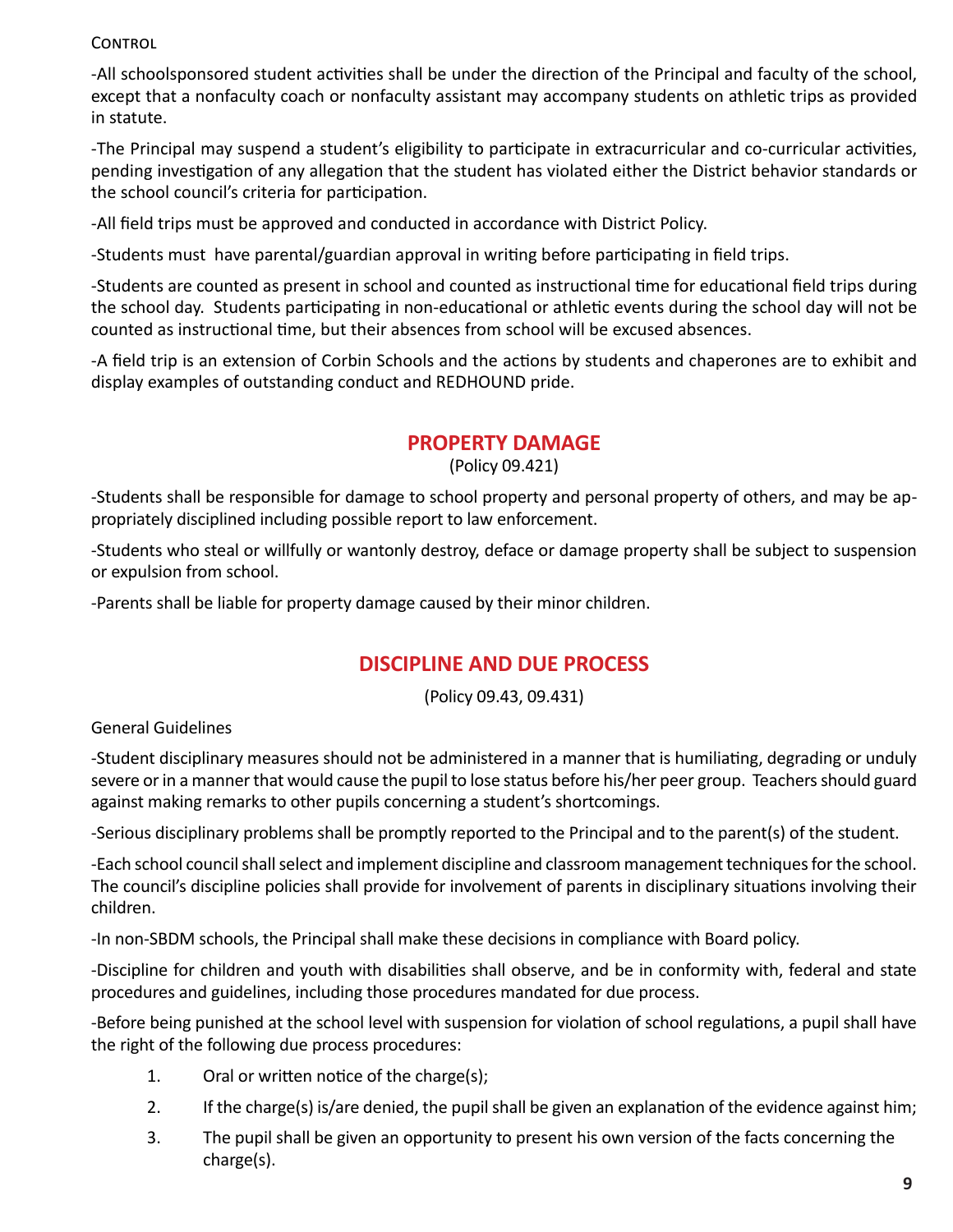Corporal Punishment (Policy 09.433)

-Employees shall not utilize corporal punishment as a penalty or punishment for student misbehavior. Corporal punishment shall refer to the deliberate infliction of physical pain on a student by any means.

## C) Detention, Suspension and Expulsion (Policy 09.123, 09.432, 09.434, 09.435):

-The Principal/designee may establish detention as an alternative disciplinary method. A pupil's parent/guardian shall be notified prior to the detention so that transportation may be arranged.

-The Principal or assistant Principal may suspend a pupil up to a maximum of ten (10) days per incident. Suspension of primary school students shall be considered only in exceptional cases where there are safety issues for the child or others.

-A pupil shall not be suspended until due process procedures have been provided, unless immediate suspension is essential to protect person or property or to avoid disruption of the educational process. In such cases, due process shall follow the suspension as soon as practicable, but no later than three (3) school days after the suspension.

-The Principal or assistant Principal shall report any suspension in writing immediately to the Superintendent and to the parent of the pupil being suspended. The written report shall include the reason for suspension, the length of time of the suspension, and the conditions for reinstatement.

-A student on suspension shall not be allowed to participate in any school-sponsored extracurricular activities.

-Projects or homework assigned prior to suspension shall be accepted for credit. Students shall be responsible for submitting assignments due during the time of suspension. Long-term projects assigned during the suspension and due at a later date shall be accepted. Work assigned and due during the suspension shall not be accepted unless an exception is made by the principal.

-In cases which involve students with disabilities, the procedures mandated by federal and state law for students with disabilities shall be followed.

-The Board may expel any pupil from the regular school setting for misconduct as defined by law. Provision of educational services will be required unless the Board determines, on the record and supported by clear and convincing evidence, that the expelled student posed a threat to the safety of other students or school staff and could not be placed in a state-funded agency program.

-Action to expel a pupil shall not be taken until the parent of the pupil has had an opportunity for a hearing before the Board.

-The Board decision shall be final.

D) Use of Physical Restraint (Policy 09.2212):

-Employees may use, within the scope of their employment, such physical restraint as may be reasonable and necessary to protect themselves, students, or others from physical injury; to obtain possession of a weapon or other dangerous object under the control of a student; or to protect property from serious harm.

-If the ARC (Admissions and Release Committee) or Section 504 Team anticipates that a student may need to be restrained on a frequent basis, the District shall consider whether special restraint training is needed for one (1) or more of the employees who regularly work with the student.

## **CRIMINAL ACTIVITY**

## (Policy 9.2211)

To promote the safety and well-being of students, the District requires employees to make reports required by state law in a timely manner. Supervisors and administrators shall inform employees of the following required reporting duties: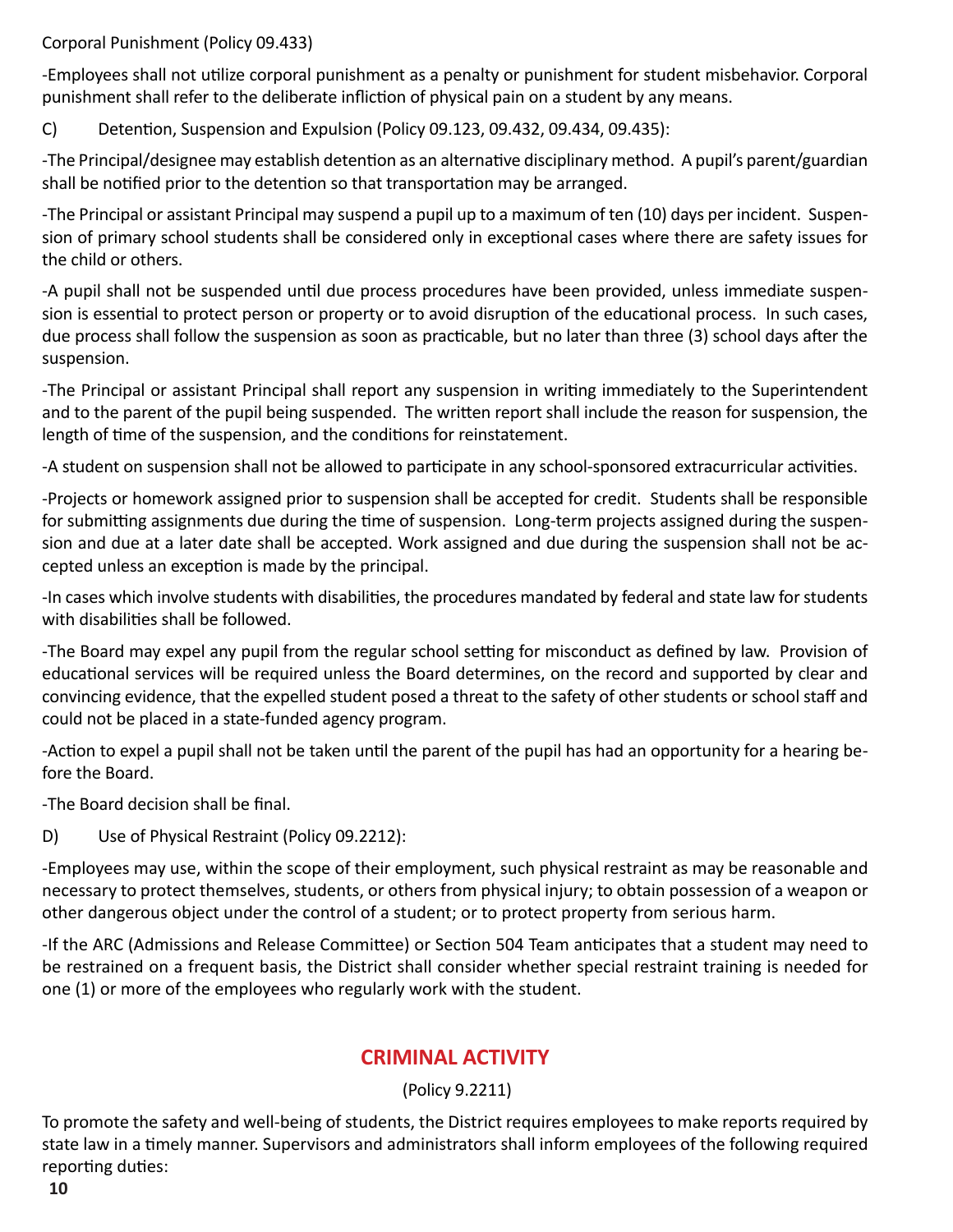#### KRS 158.154

When the Principal has a reasonable belief that an act has occurred on school property or at a school-sponsored function involving assault resulting in serious physical injury, a sexual offense, kidnapping, assault involving the use of a weapon, possession of a firearm in violation of the law, possession of a controlled substance in violation of the law, or damage to the property, the Principal shall immediately report the act to the appropriate local law enforcement agency. For purposes of this section, "school property" means any public school building, bus, public school campus, grounds, recreational area, or athletic field, in the charge of the Principal.

#### KRS 158.155

An administrator, teacher, or other employee shall promptly make a report to the local police department, sheriff, or the Department of Kentucky State Police, by telephone or otherwise, if:

The person knows or has reasonable cause to believe that conduct has occurred which constitutes:

A misdemeanor or violation offense under the laws of this Commonwealth and relates to:Carrying, possession, or use of a deadly weapon; or

Use, possession, or sale of controlled substances; or

Any felony offense under the laws of this Commonwealth; and

The conduct occurred on the school premises or within one thousand (1,000) feet of school premises, on a school bus, or at a school-sponsored or sanctioned event.

#### KRS 158.156

Any employee of a school or a local board of education who knows or has reasonable cause to believe that a school student has been the victim of a violation of any felony offense specified in KRS Chapter 508 (i.e., assault, wanton endangerment, terroristic threatening, criminal abuse, stalking & disarming a police officer) committed by another student while on school premises, on school-sponsored transportation, or at a schoolsponsored event shall immediately cause an oral or written report to be made to the Principal of the school attended by the victim. The Principal shall notify the parents, legal guardians, or other persons exercising custodial control or supervision of the student when the student is involved in an incident reportable under this section. The Principal shall file a written report with the local school board and the local law enforcement agency or the Department of Kentucky State Police or the county attorney within forty-eight (48) hours of the original report.

Persons reporting a violation of an incident for which reporting is required under KRS 158.156 shall not be retaliated against, and the District shall protect against such retaliation.

## **CHILD ABUSE/NEGLECT/DEPENDENCY**

#### Report Required

Any teacher, school administrator, or other school personnel who knows or has reasonable cause to believe that a child under age eighteen (18) is dependent, abused or neglected shall immediately report to a local law enforcement agency or the Kentucky State Police, the Cabinet for Families and Children or its designated representative, the Commonwealth's Attorney or the County Attorney in accordance with KRS 620.030.

After making the report, the employee shall notify the Principal of the suspected abuse, who then shall also promptly make a report to the proper authorities for investigation. If the Principal is suspected of child abuse, the employee shall notify the Superintendent/designee who shall also promptly report to the proper authorities for investigation.

Only agencies designated by law are authorized to conduct an investigation of a report of alleged child abuse. Therefore, the District shall not first investigate a claim before an employee makes a report to the proper authorities. However, in certain situations, reports involving claims made under state and federal laws, such as Title IX, shall require the District, after making the required report, to conduct an independent investigation of the allegations in order to determine appropriate personnel action. **<sup>11</sup>**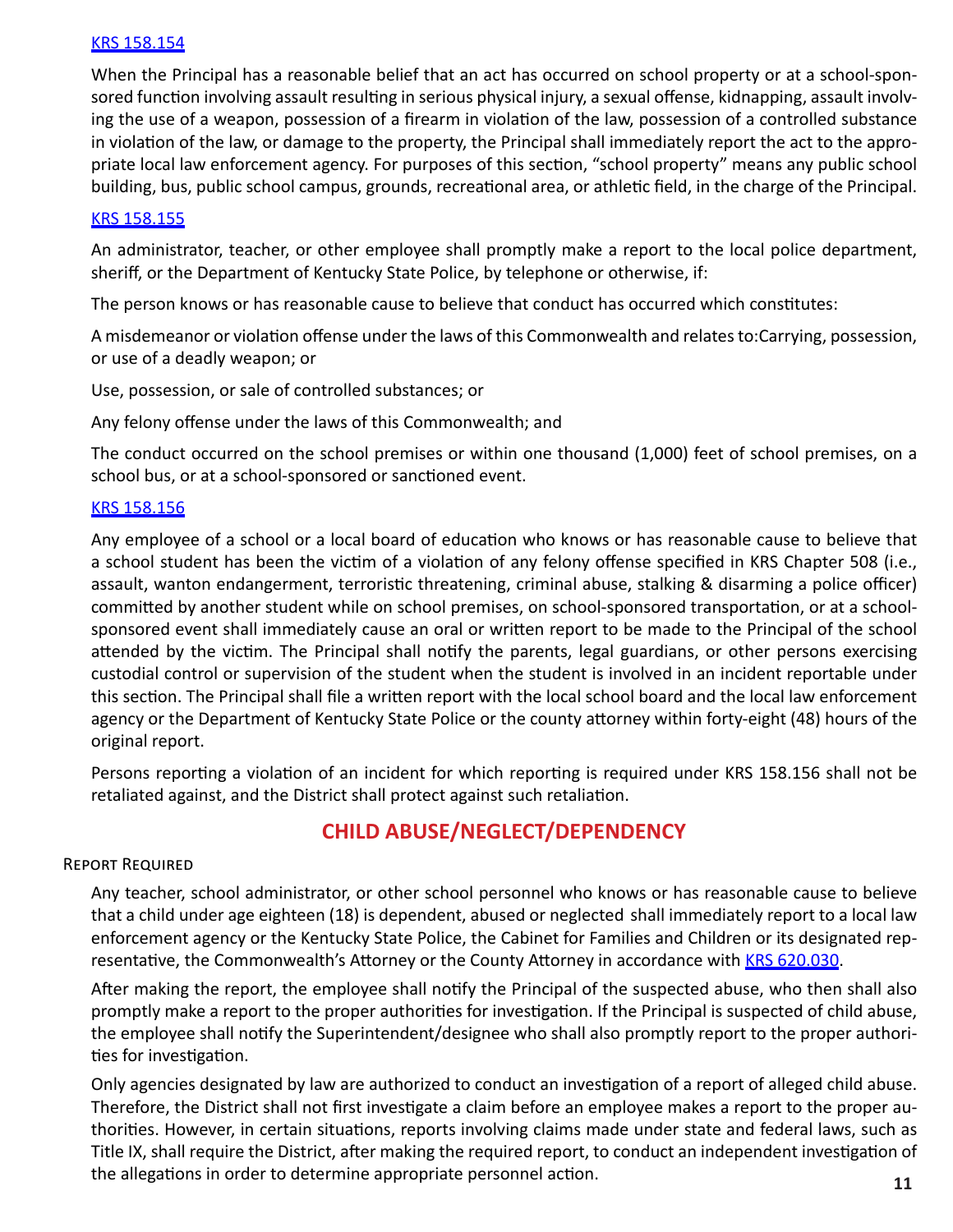#### WRITTEN REPORT

The person reporting shall, if requested, in addition to the report required above, file with the local law enforcement agency or the Kentucky State Police or the Commonwealth's or County's Attorney or the Cabinet for Families and Children or its designated representative within forty-eight (48) hours of the original report a written report containing specific information regarding the child, the child's parents or guardians, and the person allegedly responsible for the abuse or neglect.

#### WRITTEN RECORDS

Copies of reports kept by the District that are submitted to authorities in compliance with the child abuse law are educational records and subject to inspection by the parents of the alleged victim of child abuse. Whether the records are considered "internal records", and not maintained with the students' "permanent records", is immaterial if such records are directly related to students and are maintained by the school or school District.

#### Making an Oral Report

District employees who receive information from or about a student that causes them to know or gives them reasonable cause to believe that a child is dependent, neglected, or abused will promptly make an oral report to the proper authorities listed in Policy 09.227 and may assist the student in making such a report. All employees who know or have reasonable cause to believe that a child is dependent, neglected, or abused, have the responsibility to report. Any attempt to prevent such a report is illegal.

The individual making an oral report should make a personal record of the report, including the date and time of report and name of the individual to whom the report was made.

The confidentiality of identifying information pertaining to individuals making a report is protected as provided by statute (KRS 620.050).

## **HARASSMENT/DISCRIMINATION**

#### (Policy 09.42811, 03.162)

-Harassment/Discrimination is prohibited at all times. District staff shall provide for a prompt and equitable resolution of complaints concerning harassment/discrimination.

-Harassment/Discrimination is defined by District Policy and by KRS 525.070 and KRS 525.080.

-Students who engage in harassment/discrimination shall be subject to disciplinary action including but not limited to suspension and expulsion.

-Students who believe they or others have been subjected to harassment/discrimination shall, as soon as practicable, report it to the Principal of the school or the Superintendent of the District. Additionally, if sexual discrimination or harassment is being alleged, reports may be made directly to the District Title IX Coordinator. Harassment/Discrimination complaints shall lead to a documented investigation and a written report. The District shall not be deemed to have received a complaint of harassment/discrimination if the complaint is not made to the Principal, Superintendent or the District's Title IX/Equity Coordinator.

-District employees involved in the investigation of harassment/discrimination complaints shall respect, as much as possible, the privacy and anonymity of both the victims and the persons accused of violations.

-Retaliation against anyone submitting a complaint or assisting or participating in an investigation, proceeding or hearing regarding the charge of harassment/discrimination is prohibited. The Superintendent shall take steps to protect against retaliation.

-Deliberately false of malicious complaints of harassment/discrimination may result in disciplinary action taken against the complainant.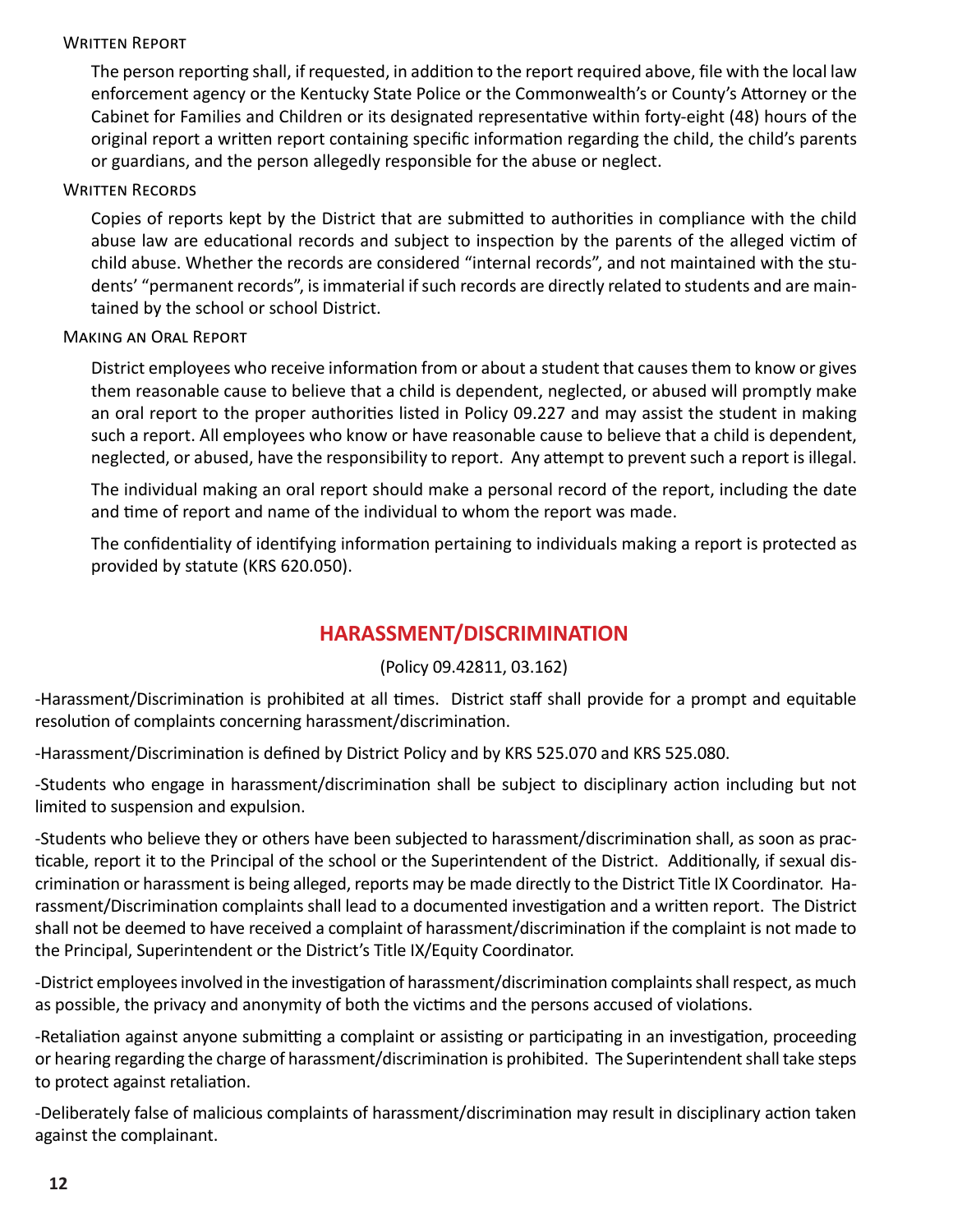## **ASSAULT AND THREATS OF VIOLENCE**

#### (Policy 09.425)

-As soon as the Superintendent/designee confirms a serious threat has occurred, designated personnel shall attempt to notify staff members and/or students who have been threatened and the parents of students who are the subject of a threat. Such notification shall observe and comply with confidentiality requirements of applicable law including, but not limited to, state and family FERPA laws.

-Any pupil who threatens, assaults, batters or abuses another pupil shall be subject to appropriate disciplinary action which may include suspension or expulsion.

-Any pupil who threatens, assaults, batters or physically or verbally abuses a teacher or other school personnel shall be subject to appropriate disciplinary action<sup>1</sup> up to and including expulsion from school and/or legal action.

-School administrators, teachers, or other school personnel may immediately remove or cause to be removed threatening or violent students from a classroom setting or from the District's transportation system pending any further disciplinary action that may occur.

-Removal of students from a bus shall be made in compliance with 702 KAR 005:080.

-Each school shall designate the site(s) to which employees may remove students from a classroom setting and the employee(s) who will supervise the student at the site.

-When teachers or other personnel remove a student, they shall complete and submit a form to document the removal and the causes as soon as practicable. The Principal shall review the removal as soon as possible to determine if further disciplinary action is warranted or if the student is to be returned to the classroom.

-When they have reasonable belief that a violation has taken place, principals shall immediately report to law enforcement officials when an act has occurred on school property or at a school-sponsored function that involves assault resulting in serious physical injury, a sexual offense, kidnapping or each instance of assault involving the use of a weapon.

-Any District employee assigned to work directly with, or who comes in contact with, a student with a documented history of weapons violation and/or physical abuse of a school employee or of carrying a concealed weapon on school property or at a school function, shall be notified in writing of the student's history by the Principal or designee, guidance counselor or other school official who has knowledge of the student's behavior prior to the assignment or contact.

## **SEARCH AND SEIZURE**

(Policy 09.436)

#### Reasonable Suspicion

No pupil's outer clothing, pockets, or his or her personal effects (e.g., handbags, backpacks, etc.), or personal property (including motor vehicles) shall be searched by authorized school personnel unless there are reasonable grounds to believe the search will reveal evidence that the pupil has violated or is violating either a school rule or the law. Search of a pupil's person shall be conducted only with the express authority of the Principal/designee.

#### Authorized Personnel

Searches of a pupil's person or his or her personal effects shall only be conducted by a certified person directly responsible for the conduct of the pupil or the Principal/designee of the school which the student attends. However, when an immediate threat to the health or safety of others occurs off site with no certified employee reasonably available, a non-certified person (i.e., bus driver or coach/sponsor) that is responsible for the students is authorized to conduct the search of a student or his/her personal effects. Examples of immediate threats would include reasonable suspicion of the presence of illegal drugs or a weapon.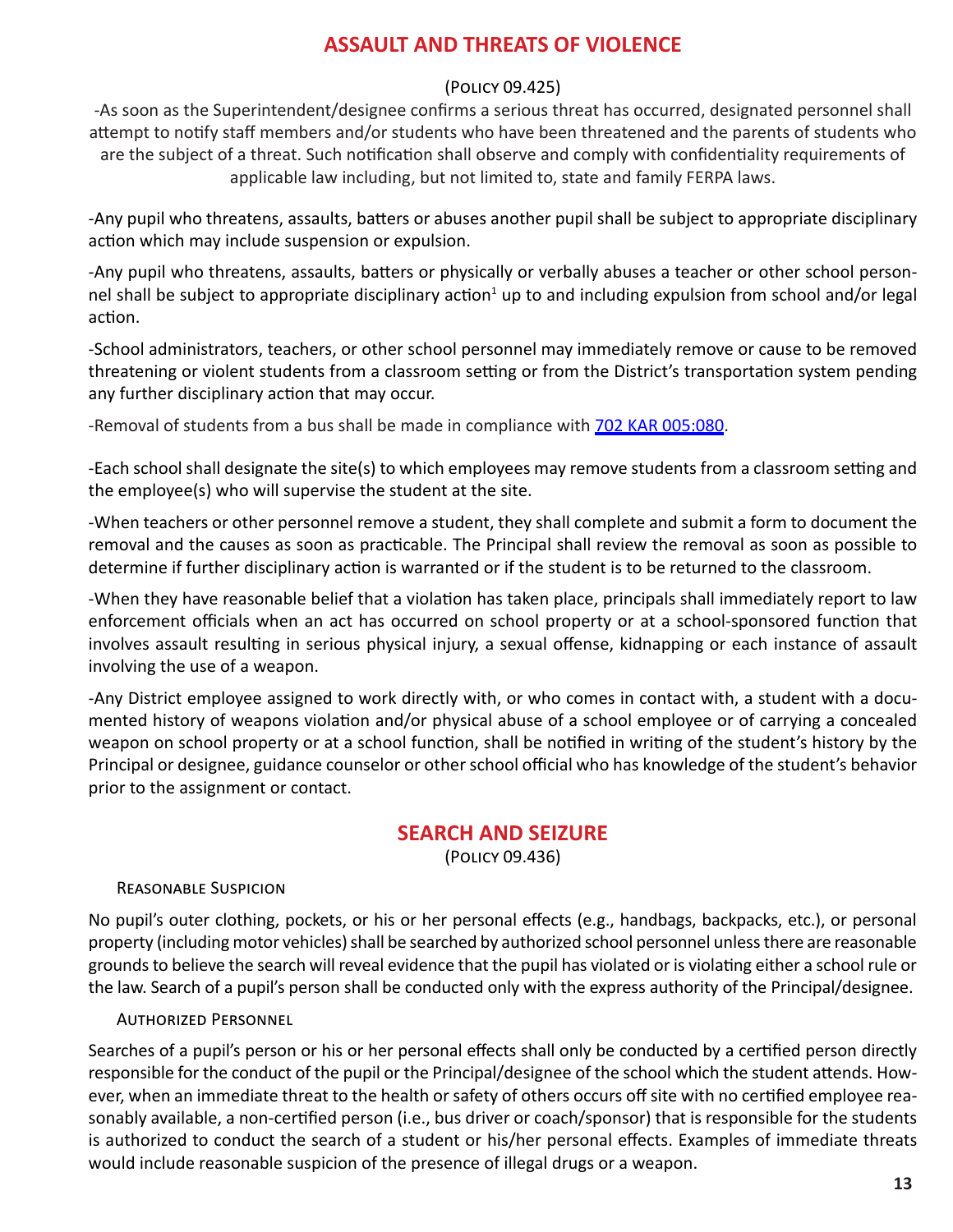#### Witness/Personal Searches

When a patdown search of pupil's person is conducted, the person conducting the search shall be the same sex as the pupil; and a witness of the same sex as the pupil shall be present during the search. In addition, no search of a pupil shall be conducted in the presence of other students.

These restrictions shall not apply to situations involving an imminent threat to students or staff where immediate action is required to prevent harm to health and safety.

Strip Searches

No strip searches of students shall be permitted.

#### Failure to Cooperate

Students who fail to cooperate with school authorities when requested to shall be subject to other disciplinary action.

#### Regular Inspection

School property, such as lockers, desks, and network systems, technology resources and accounts owned or supplied by the District are jointly held by the school and the pupil. School authorities have the right to conduct general inspection of all such property and resources on a regular basis. During these inspections, items which are school property, such as overdue library books, may be collected. Students should not expect privacy for items and information left in such locations. A single desk, locker or a technology resource/account may be searched if reasonable grounds exist to believe that evidence of a violation of the law or a school rule is contained therein.

#### Illegal Items

Illegal items (e.g., weapons, drugs, etc.) or other possessions reasonably determined by proper school authorities to be a threat to the pupil's safety or to others' safety and security shall be seized by school officials.

#### Other Disruptive Items

Items which may be used to disrupt or interfere with the educational process may be temporarily removed from the pupil's possession by a staff member. Such items may be returned to the pupil by the staff member or through the Principal's office.

#### Disposition of Items

All items which have been seized shall be turned over to the proper authorities or parents or returned to the true owner as appropriate.

#### Use of Trained Dogs

Subject to the following conditions, the Principal may authorize the use of trained dogs to locate contraband (prohibited items) on school grounds:

The dogs shall be certified as never having been trained as attack dogs.

The Principal or the Principal's designee shall be present.

Searches involving dogs shall be conducted only in areas where students are not present; no student shall be in the vicinity of lockers or other site being searched.

All dogs shall be on a leash and will not be allowed to come in close proximity to any student.

#### VIOLATIONS OF THIS CODE

-Violations of this Code shall, as soon as reasonably practicable, be reported to a school staff member who shall report it to the school Principal. The Principal shall investigate alleged incidents of such misbehavior and shall take appropriate action to discipline the violator, protect the victim, and ensure such inappropriate behavior does not reoccur. Violations of this Code shall result in appropriate disciplinary action. Such disciplinary action for school employees may, depending on the gravity of the violation, include termination of contract.

-Retaliation against anyone submitting a complaint or assisting or participating in an investigation regarding violations of the Code is prohibited. The Superintendent shall take steps to protect against retaliation.